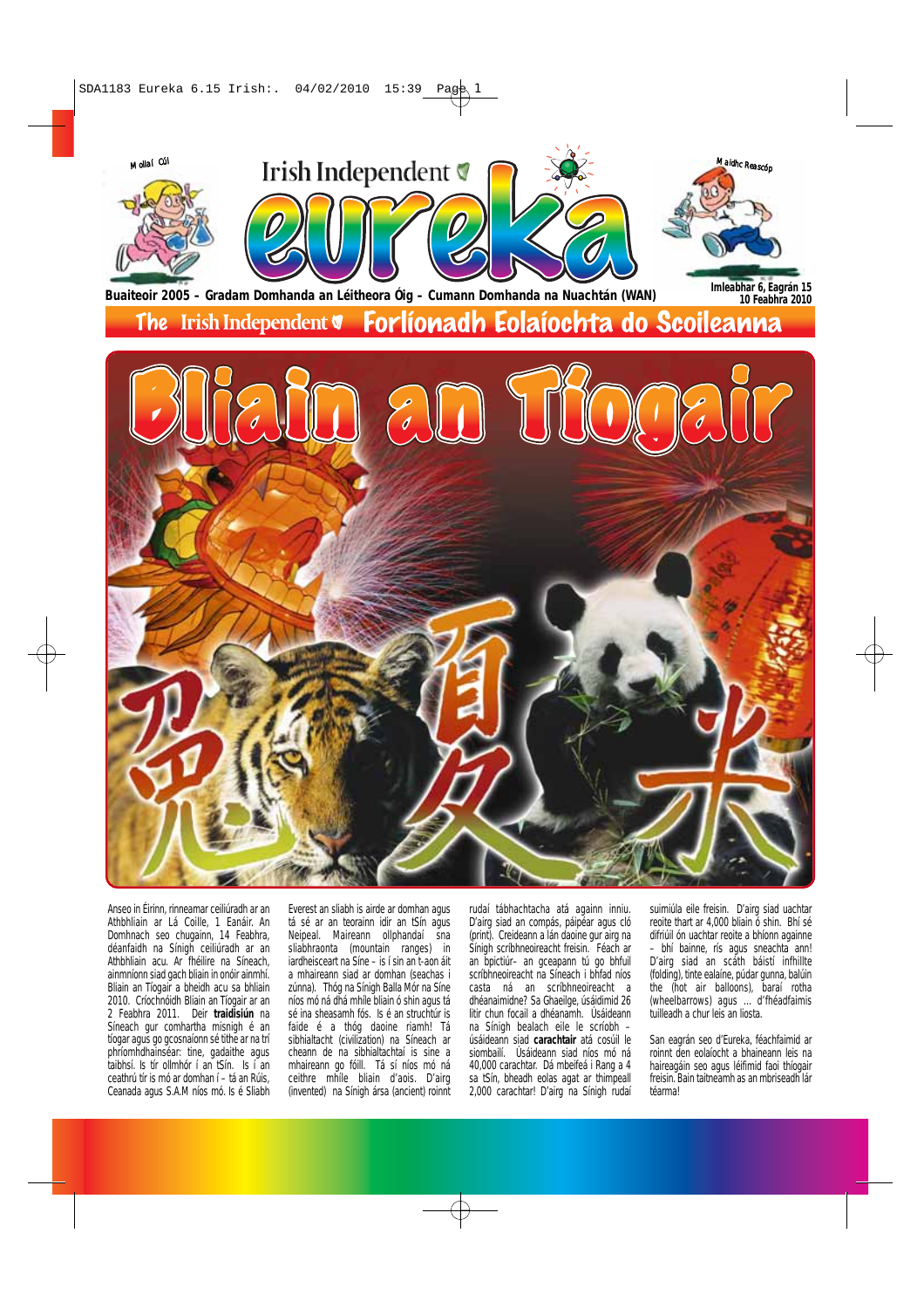### Culturhafteht





G  $-367$ 

D'airg na Sínigh páipéar thart ar 2,000 bliain ó shin. Roimhe sin, scríobh daoine ar phíosaí síoda (silk) nó ar phíosaí bambú. Ach ní raibh na hábhair sin sásúil mar bhí síoda daor agus bhí bambú trom. Deir seanscéal amháin go bhfuair na Sínigh amach go bhféadfadh siad coirt (bark) **an chrainn mhaoildheirge** a úsáid. Bhris siad an choirt síos ina **snáithíní** agus bhrúigh siad na snáithíní le chéile le bileog a dhéanamh. Fuair siad amach go raibh an páipéar níos fearr nuair a chuir siad seancheirteacha (rags) agus seaneangaigh (fishing nets) isteach freisin. Níor scaip na Sínigh an t-eolas seo ar aon chine eile agus níor oibrigh na hEorpaigh amach conas páipéar a dhéanamh go ceann na gcéadta bliain. Níor thosaigh tionscail (industry) an pháipéir san Eoraip go dtí 900 bliain ó shin.

#### **BUNÁBHAIR:**

- **\*** Páipéar nuachta
- **\*** Lionsa láimhe

#### **TREORACHA**

- 1. Stróic píosa beag ón bpáipéar nuachta.
- 2. **Breathnaigh** go géar ar an imeall stróicthe leis an lionsa láimhe.<br>3. An féidir leat na snáithíní beaga bídeacha a fheiceáil?

#### **DÚSHLÁN BREISE:**

I gcineálacha éagsúla páipéir an mbíonn na snáithíní uile mar an gcéanna? Féach ar chineálacha éagsúla páipéir m.sh. páipéar cistine, páipéar rua, páipéar maith litreach agus **páipéar síoda**.

### Culombalo

# Athchúrsáil

Cé nach bhfuilimid iomlán cinnte conas a rinne na Sínigh páipéar fadó, sa lá atá inniu ann úsáidimid crainn. Úsáidimid a lán crann chun páipéar a dhéanamh. Arbh eol duit go n-úsáidimid 17 gcrann chun 1 tona páipéir a dhéanamh? Úsáidimid a lán uisce agus a lán **fuinnimh** freisin chun páipéar a dhéanamh. Le tamall anuas, tuigeann daoine go bhfuil sé tábhachtach crainn, uisce, agus fuinneamh a chaomhnú. Mar sin, is fiú páipéar a athchúrsáil.

## Laghdaigh agus Athúsáid

Is iomaí bealach atá ann a laghdóidh an méid páipéir a úsáideann tú.

- **\*** Is féidir leat páipéar a athúsáid.
- **\*** Is féidir leat dhá thaobh an leathanaigh a úsáid.
- **\*** Má osclaíonn tú clúdach litreach go cúramach, is féidir leat lipéad nua a chur air agus é a athúsáid.
- **\*** Is féidir leat seanpháipéir nuachta a úsáid sa ghairdín ar an gcarn múirín nó uaireanta mar easair d'ainmhithe

#### **PLÉIGH:**

Smaoinigh ar na bealaí ina bhféadfá laghdú a dhéanamh ar an méid páipéir a úsáideann tú. Déan póstaer a léireoidh do chuid tuairimí. An bhféadfá páipéar a athúsáid don phóstaer?

### Cafondedosht

## Páipéar Cá bhfuil mé?

Thart ar 2,0000 bliain ó shin, tháinig na Sínigh ar eolas tábhachtach. Chuir siad maighnéid bhídeacha ar snámh ar dhromchla uisce. Fuair siad amach gur chas na maighnéid go dtí go raibh siad ag díriú ó thuaidh. Ba iad seo na chéad chompáis. Níor thosaigh na hEorpaigh ag úsáid compás go dtí 800 bliain ó shin. Ansin sheol na hEorpaigh i bhfad i gcéin agus rinne siad taiscéaladh (exploration) ar thíortha nua. Dean do chompás féin sa chéad ghníomhaíocht eile.

#### **BUNÁBHAR:**

**\*** Píosa polaistiréine atá thart ar 3 huaire níos leithne ná an maighnéad **\*** Báisín mór uisce

**\*** Barra-mhaighnéad

#### **TREORACHA:**

#### 1. Scrúdaigh an barra-mhaighnéad. Cé acu pol an pol thuaidh? Cé acu pol an pol theas? Leid: Go minic bíonn dath dearg nó eang (notch) ar an bpol thuaidh.

- 2. Cuir an maighnéad ar an bpolaistiréin.
- 3. Cuir an polaistiréin agus an maighnéad ar an uisce. Bogfaidh sé thart.
- 4. Bí cinnte nach gcuireann taobhanna an bháisín srian air.
- 5. Nuair a stopann an ghluaiseacht, breathnaigh cén treo ina bhfuil an pol thuaidh ag díriú. Taispeánann sé seo cá bhfuil Pol Maighnéadach Thuaidh an Domhain.
- 6. Seiceáil é seo le compás ceart. An ndíríonn an dá chompás sa treo céanna?

#### **DÚSHLÁN BREISE:**

Is féidir leat compás eile a dhéanamh – ceangail sreangán timpeall ar bharra-mhaighnéad agus croch é in áit ar féidir leis rothlú gan bhac. Bí cinnte nach bhfuil aon mhiotal eile in aice leis. Nuair a stopann sé ag rothlú, féach an bhfuil sé ag díriú sa treo céanna le do chompás uisce.



## **Phol eil**

Chuala tú trácht ar an bPol Thuaidh agus ar an bPol Theas, san Artach agus in Antartaice. Is iad seo **na Poil Tíreolaíochta**. Ach díríonn compáis agus maighnéid ar an bPol Thuaidh

Mhaighnéadacha san áit chéanna agus atá na Poil Tíreolaíochta? Tá Pol i gCeanada.

#### **SMAOINIGH AIR SEO:**

Ceapann eolaithe go nglacfaidh poil mhaighnéadacha an domhain áit a chéile. Ansin, beidh an Pol Thuaidh sa Phol Theas, agus a mhalair Tharla sé seo cheana féin - thart ar 780,000 bliain ó shin.



Cufombafocht

Maighnéadach. Arbh eol duit nach bhfuil na Poil

Maighnéadach Thuaidh an domhain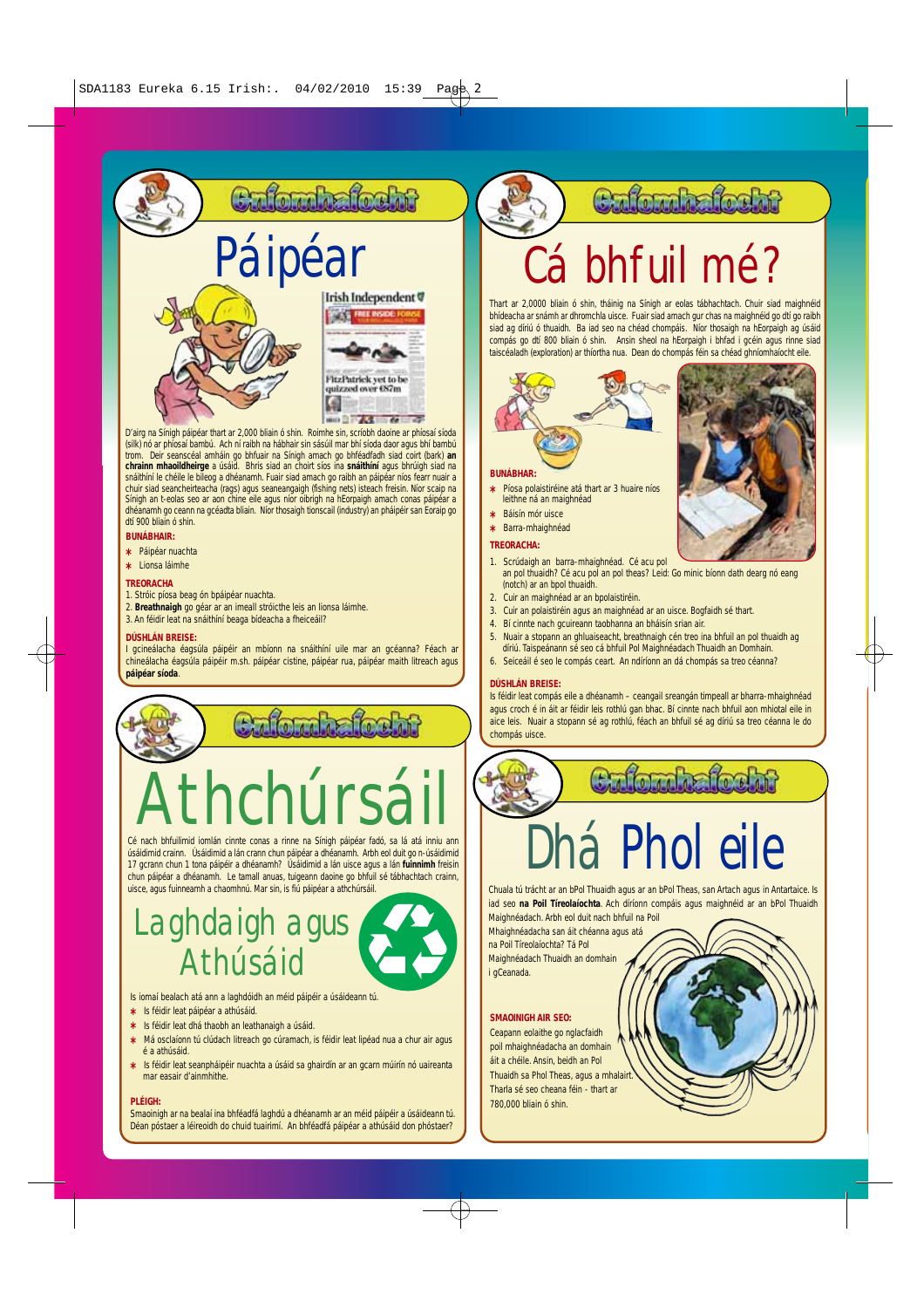## Tinte ealaíne agus púdar gunna



D'airg eolaithe Síneacha púdar gunna fadó. Deir scéal amháin gur airg cócaire é nuair a -<br>asc sé suas na **bunábhair** mhíchearta nuair a bhí sé ag cócaireacht. D'úsáid na Sínigh púdar gunna ina gcuid gunnaí móra (cannons) agus a gcuid roicéad, agus ina dtinte ealaíne freisin. Leath (spread) scéal an phúdair ghunna go dtí an Eoraip agus bhí an-tóir (popular) ar thinte ealaíne. Inniu, bíonn dathanna áille éagsúla le feiceáil ag taispeántas tine ealaíne Fuair eolaithe amach nuair a dhónn miotail go gcruthaíonn siad solas de dhathanna éagsúla. Mar shampla, cruthaíonn copar solas gorm. Meascann na déantóirí (manufacturers) miotail éagsúla isteach sa phúdar gunna chun na soilse iontacha áille a chruthú sna tinte ealaíne.



siad an t-eolas seo a úsáid chun rudaí a chur ag eitilt. Tar éis tamaill, d'airg fear balún te. Zhuge ab ainm don fhear sin. Bhí cogadh ar siúl agus theastaigh uaidh an dallamullóg a chur ar an<br>namhaid. Chuir sé lampa íle i lár mhála páipéir. Bhí aer te gafa (trapped) taobh istigh den<br>mhála. D'ardaigh an t-aer te an mál ar an namhaid agus bhuaigh arm Zhuge an cogadh. Níos déanaí, d'úsáid airm balúin the mar chomharthaí agus mar bhratacha cogaidh. Bhí cruthanna agus dearaí éagsúla orthu, m.sh., dragain. Bhí an-tóir ar bhalúin freisin ag féilte agus ag aonaigh.

Culturhafteht

## Conas a oibríonn balúin the?

Oibríonn balúin the ar bhealach simplí. Éiríonn aer te nuair a bhíonn an t-aer thart air fionnuar (cool). Mar sin, má chuireann tú teas leis an aer atá istigh i mala éadrom, éireoidh sé. Tugaimid an t-ainm imchlúdach (envelope) balúin ar an mála seo. Nuair a thosaíonn an t-aer sa mhála ag fuarú, tosaíonn an mála ag teacht anuas. Bíonn dóirí (burners) speisialta i gciseán an bhalúin the. Má thosaíonn an t-aer ag fuarú, agus má ghluaiseann an balún síos, is féidir leis an bpíolóta an dóire a lasadh agus an t-aer a théamh arís.



#### **BUNÁBHAIR:**

- **\*** Buidéal beag plaisteach m.sh buidéal ina raibh deoch iógairt
- **\*** Balún
- **\*** Báisín/babhla uisce the
- **\*** Páipéar nuachta / ceirt (ar fhaitíos go ndoirtfeá an t-uisce)

#### **TREORACHA:**

- 1. Cuir an balún ar an mbuidéal plaisteach.
- 2. Cuir an buidéal ina sheasamh sa bháisín ina bhfuil an t-uisce te.
- 3. Cad a tharlaíonn don bhalún?
- 4. Cén fáth a dtarlaíonn sé seo?

#### **SMAOINIGH AIR SEO:**

An raibh an buidéal beag folamh i ndáiríre? Pléigh do chuid tuairimí le do mhúinteoir.